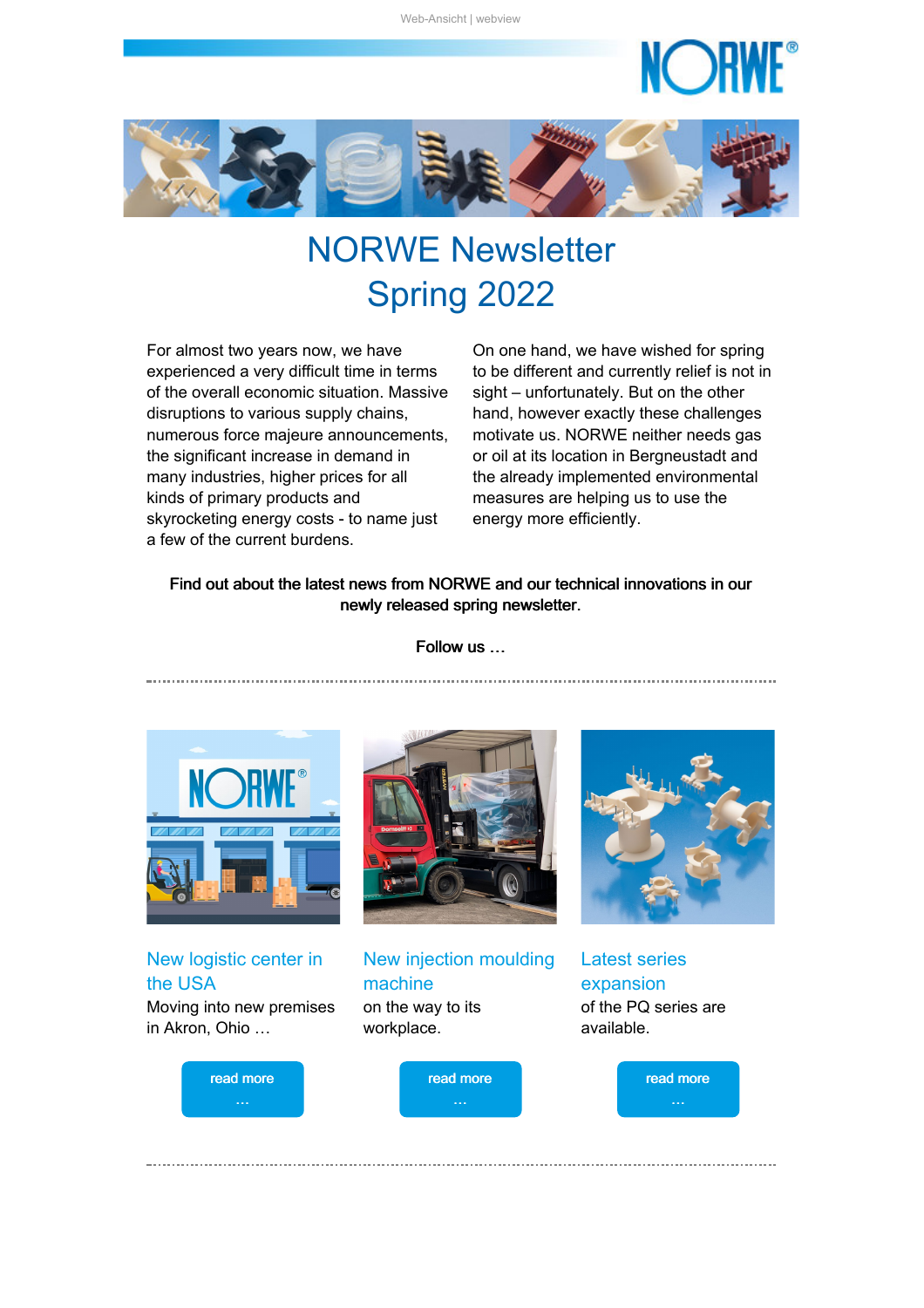

### New logistic center in the USA

Moving into new premises in Akron, Ohio, allows NORWE Inc. to put administration and warehousing under one roof. The merge creates the best conditions for optimal order processing.

Larger storage capacities in direct connection with the service and shipping department will ensure qualified and prompt order dispatch for the customer. Therefore, it is easier to realize call-off orders for forward-looking order planning with partial deliveries.

to [top](#page-0-1)

<span id="page-1-0"></span>

# New injection moulding machine on the way to its workplace

The first of two new injection moulding machines for the production of coilformers has already optimized the existing machinery in exchange. Greater power capacity and userfriendliness are next to the energy-efficiency and therefore at the same time environmentally friendly technical orientation the essential criteria for us.

The sustainable use of limited resources and the highly sensitive handling of CO2 emissions, both determine our actions in order to preserve an environment worth living for future generations.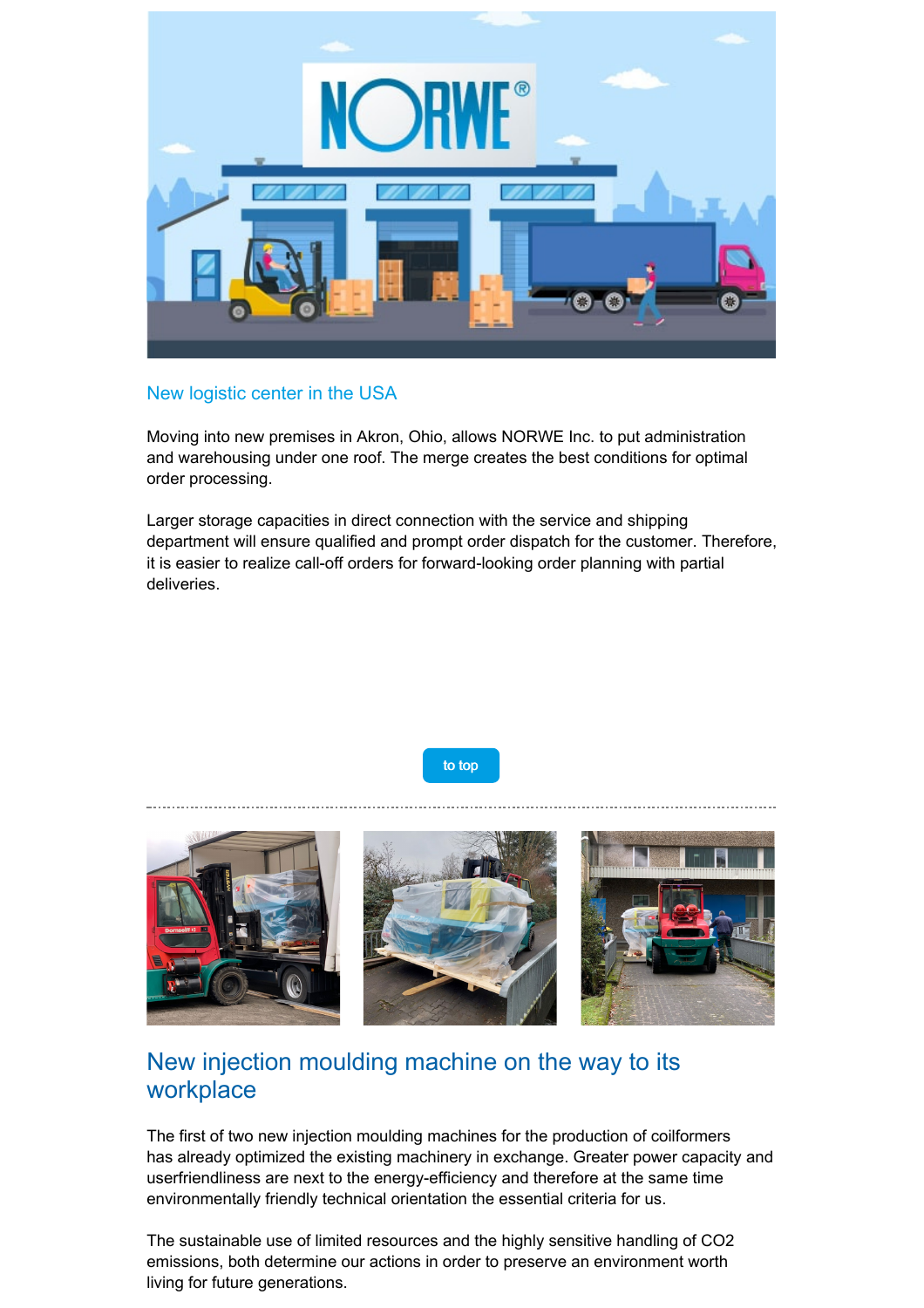

<span id="page-2-0"></span>

## Latest series expansion of the PQ series are available

PQ components are designed to achieve the highest power output per volume and weight and are therefore ideally suited for the requirements of the electrical industry. We supply components made in high quality thermoplastics, matching your production requirements.

The series expansion with the coilformers PQ 50, PQ 65 and PQ 107, each in special design, as well as the PQ 32-30 in a double-section version with solder pins are now available.

Corresponding data sheets can be found on our website: [www.norwe.eu/products/en/004](https://taadea104.emailsys1a.net/c/177/5217197/0/0/0/276139/9080ff0f3b.html?testmail=yes)

to [top](#page-0-1)

We hope you enjoyed our newsletter. We would be pleased if you would join us for the next edition.